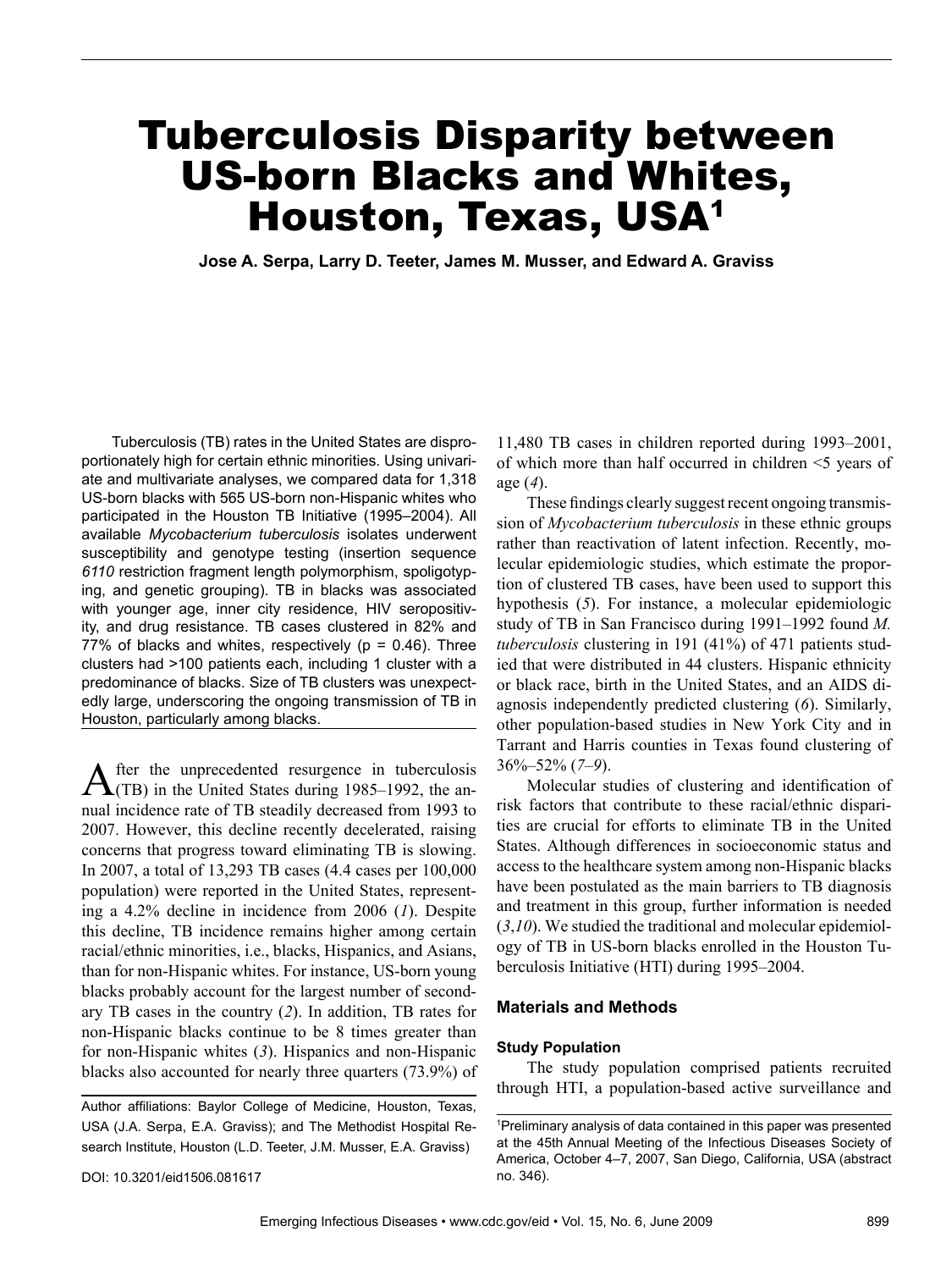# RESEARCH

molecular epidemiologic study that enrolls persons with TB reported to the City of Houston Department of Health and Human Services and Harris County Public Health and Environmental Services. In this study, we examined data from TB patients enrolled by HTI who had been reported during October 1995–September 2004.

Study participants were interviewed by trained interviewers using a standardized questionnaire designed to gather details of participant demographics, living situation, transportation, travel and social contacts, tobacco and alcohol use, illicit drug use, sexual behavior, history of incarceration, and personal medical history. Clinical information was supplemented through record review of all available inpatient, outpatient, and public health medical records.

## **Molecular Characterization of** *M. tuberculosis*

We analyzed *M. tuberculosis* isolates with 3 molecular typing methods. First, isolates were characterized by an internationally standardized protocol of insertion sequence [IS]  $6110$  restriction fragment length polymorphism (RFLP) profiling (*11*) and analyzed with BioImage Whole Band Analysis version 3.2 software (BioImage, Ann Arbor, MI, USA). Second, for isolates with <5 IS*6110* copies, the spacer oligonucleotide type (spoligotype) was determined by using a commercially available kit (Isogen Bioscience BV, Maarsen, the Netherlands) according to the manufacturer's instructions. A member of the Beijing family was defined as having an octal spoligotype pattern of 000000000003771 (previously designated as S1) (*12*). Third, isolates were assigned to a principal genetic group on the basis of polymorphisms at codon 463 of the *katG* gene, which encodes catalase peroxidase, and at codon 95 of the *gyrA* gene, which encodes the A subunit of DNA gyrase (*13*). Susceptibility testing was performed by using BACTEC 460 radiometric culture system (Becton Dickinson, Sparks, MD, USA), at the hospital or reference laboratories supplying isolates to the HTI (*14*).

## **Definitions**

We assigned race/ethnicity on the basis of self-report. *M. tuberculosis* isolates were defined as clustering if they satisfied 1 of the following criteria:  $1) \geq 2$  isolates from the same principal genetic group with identical IS*6110* banding profiles containing >5 copies of IS*6110* or 2) isolates with identical IS $6110$  banding profiles containing  $\leq 4$  copies of IS*6110* and sharing the same spoligotype and principal genetic group. We evaluated clusters H03 and H33 as a single cluster because they differ in only 1 band by IS*6110* RFLP.

We defined drug-resistant TB as an isolate resistant to at least 1 drug, including isoniazid, rifampin, ethambutol, pyrazinamide, or streptomycin. Multidrug-resistant TB was defined by resistance to isoniazid and rifampin, with or without resistance to other agents.

# **Data Analysis**

Questionnaire data were entered into a longitudinal database (initially Epi Info version 6.02b, Centers for Disease Control and Prevention, Atlanta, GA, USA; and subsequently Microsoft Access, Microsoft, Redmond, WA, USA) for storage and analysis. Statistical analyses were conducted with STATA version 8.0 SE (StataCorp., College Station, TX, USA). Descriptive analysis was initially conducted, and selected demographic, social, and clinical factors were studied by univariate logistic regression to test for differences between US-born blacks and US-born whites. We used US-born whites, as opposed to all others, as the comparison group because of the heterogeneity in the latter group, particularly in non–US-born Hispanics and Asians. Variables with  $p<0.2$  in the univariate analysis were considered in the elaboration of a multivariate logistic regression model to identify with factors independently associated with black race in TB patients. Covariates were not included in the model if they substantially decreased the sample size because of missing data. In our final model, we used the variable injection drug use instead of drug use because of colinearity and a strong association with the former variable. Covariates that were no longer significant after adjustment for other significant variables in the full model were dropped from the final parsimonious model.

## **Ethical Approval**

Individual participants gave written informed consent before enrollment in the study. We obtained parental consent and patient assent for participants 13 to <18 years of age, and a parent served as a proxy for the interview of participants <13 years of age. Proxy permission and interview also were used for participants who had died or were not mentally capable of giving informed consent. The study was approved by the Institutional Review Board of Baylor College of Medicine, Houston, Texas, and affiliated hospitals, and the University of Texas Health Science Center–Houston, Committee for the Protection of Human Subjects.

#### **Results**

## **Study Population**

A total of 4,312 persons with TB were reported in Harris County during October 1995–September 2004. Of those, 3,662 (85%) agreed to participate in the study and were interviewed by trained HTI personnel. The study population comprised 1,318 (36.0%) US-born blacks, 1,220 (33.3%) Hispanics, 545 (14.9%) US-born non-Hispanic whites, 463 (12.6%) Asians, 85 (2.3%) foreign-born blacks, 20 (0.5%) foreign-born non-Hispanic whites and 11 (0.3%) others. Of participants interviewed, 3,064 (84%) had a positive culture for *M. tuberculosis*; 2,806 (92%) of those isolates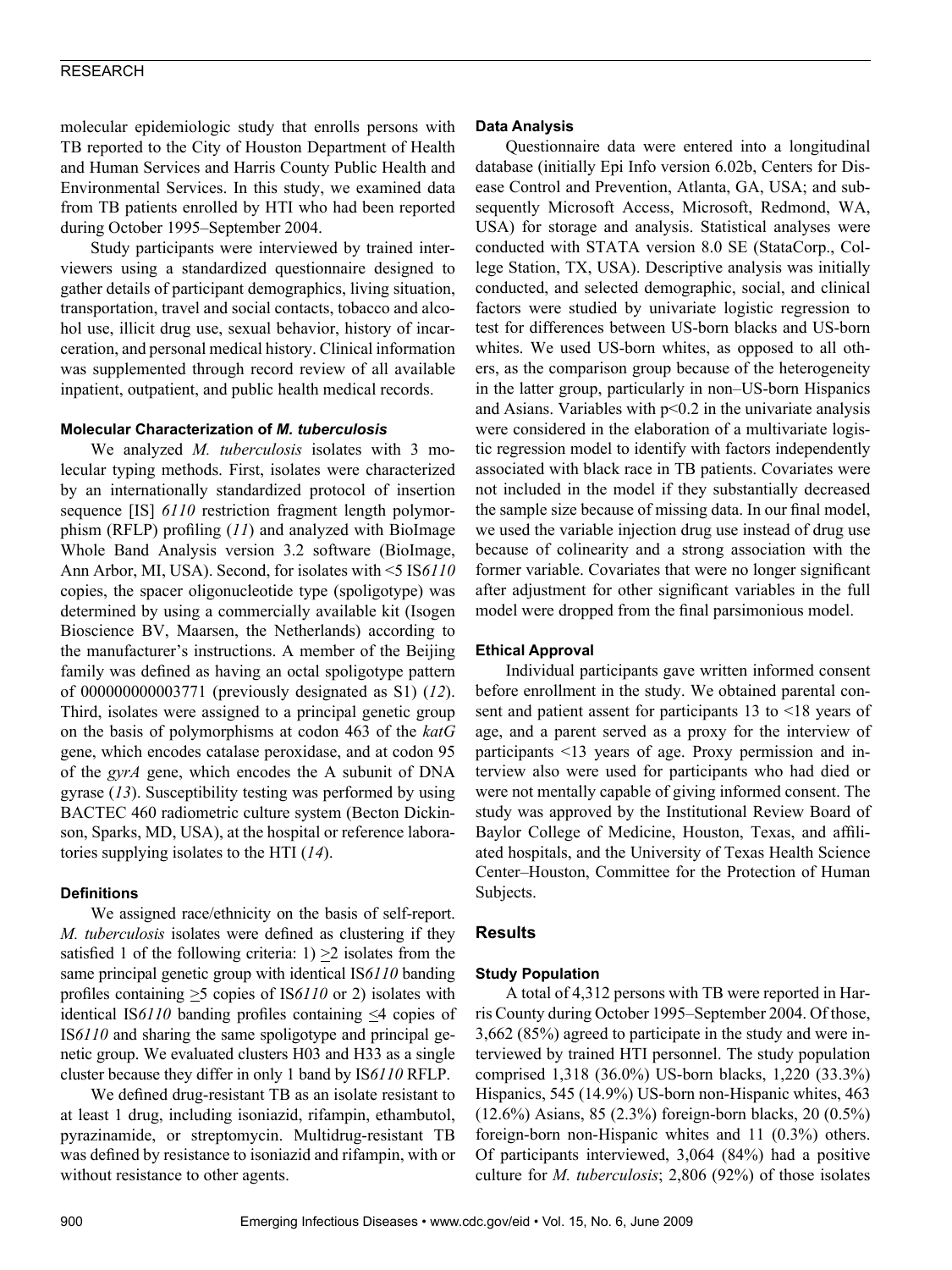underwent molecular characterization. Interviewed participants were more likely to be younger, black, HIV-seropositive, and *M. tuberculosis* culture–positive than were persons who refused to participate or could not be located  $(p<0.01$  for first 3 comparisons and  $p = 0.03$  for the last comparison).

## **Rates of TB during the Study Period**

Although the overall US incidence of TB decreased from 8.0 to 4.9 cases per 100,000 persons during 1996– 2004, TB incidence in Harris County has remained fairly stable since 2000 after an initial decrease in 1996–1999 (Figure 1). Blacks consistently had the highest TB incidence in Harris County. In 2004, blacks accounted for approximately 56% of all TB cases among US-born participants despite representing only 18% of the Harris County population (Texas State Data Center and Office of the State Demographer, http://txsdc.utsa.edu/tpepp/txpopest.php).

## **US-born Blacks versus US-born Whites**

US-born blacks were more likely than US-born whites to be younger, unmarried, and unemployed; have less education; reside in the inner city, earn less income; use public transportation; have renal and extrapulmonary disease; be HIV seropositive, *M. tuberculosis* culture–positive, and part of a cluster; and have drug-resistant *M. tuberculosis* (Table 1).

The 614 HIV-infected TB patients in our study reflected a 28% rate of co-infection for US-born blacks and 20% for US-born whites (p<0.001). Rates of HIV co-infection were markedly lower for Hispanics and Asians (9.1% and 1.7%, respectively). Pulmonary disease was the predominant clinical presentation in the study population; however, extrapulmonary disease was reported more frequently for US-born blacks than for US-born whites  $(p<0.01)$ .

Resistance to at least 1 anti-TB agent was recorded for 80 (7.3%) isolates from US-born blacks, compared with 22 (4.5%) isolates from US-born whites ( $p = 0.04$ ). Multidrug-resistant TB represented only 1% of all cases. Mortality rate (i.e., death within 180 days after TB diagnosis) was  $\approx 10\%$  and was similar for US-born blacks and US-born whites.

#### **Clustering of Cases within Groups**

Among all 4,312 cases reported during the study period, 3,578 (including enrolled and nonenrolled participants) had at least 1 positive *M. tuberculosis* culture. Isolates from 3,227 (90%) were genotyped, including 1,984 (61.5%) that matched at least 1 other isolate. A total of 242 clusters were identified, and cluster size varied from 2 to 172 patients (mean 57.2, median 27).

Isolates of 1,765 (63%) of the 2,807 enrolled persons were clustered, including 822 (82%) of 1,007 isolates

from US-born blacks and 349 (77%) of 448 isolates from US-born whites ( $p = 0.05$ ). Rates of clustering were significantly lower for Hispanics and Asians (52% and 28%, respectively; p<0.01), probably underscoring a higher proportion of reactivation of latent infection in these patients. Cluster size for US-born blacks was larger (mean 69.3, median 45) than for US-born whites (mean 46.7, median 14; p<0.001). TB strains belonging to the Beijing family represented 26% and 29% of isolates from US-born blacks and US-born whites, respectively ( $p = 0.25$ ). Two (H03/ H33 and L16) of the 9 largest clusters containing at least 30 patients had more US-born blacks than US-born whites (Table 2, Figure 2).

#### **Multivariate Logistic Regression Analysis**

In our final model (Table 3), factors independently associated with black race among TB patients included younger age, fewer years of education, inner city residence, use of public transportation, prison history, renal disease, and HIV seropositivity. US-born blacks were significantly less likely than U.S.-born whites to report current homelessness, smoking, alcohol abuse, injection drug use, and same-sex behavior. Although male sex, not being married, *M. tuberculosis* culture positivity, employment, and extrapulmonary disease were significant in the univariate analysis, they were no longer significant in the full model and therefore were dropped from the final parsimonious model. Because including certain covariates significantly decreased the sample size (and the representativeness of the dataset), we developed a second model (data not shown) by adding drug resistance and clustering to the final model. In this model, drug resistance remained significantly higher for US-born blacks than for US-born whites (odds ratio [OR] 1.76; 95% confidence interval [CI] 1.02–3.04,  $p = 0.04$ ); however, clustering did not remain significant (OR 1.13, 95% CI 0.82–1.54,  $p = 0.46$ ).



Figure 1. Tuberculosis rates, Houston Tuberculosis Initiative, Texas, 1996–2004.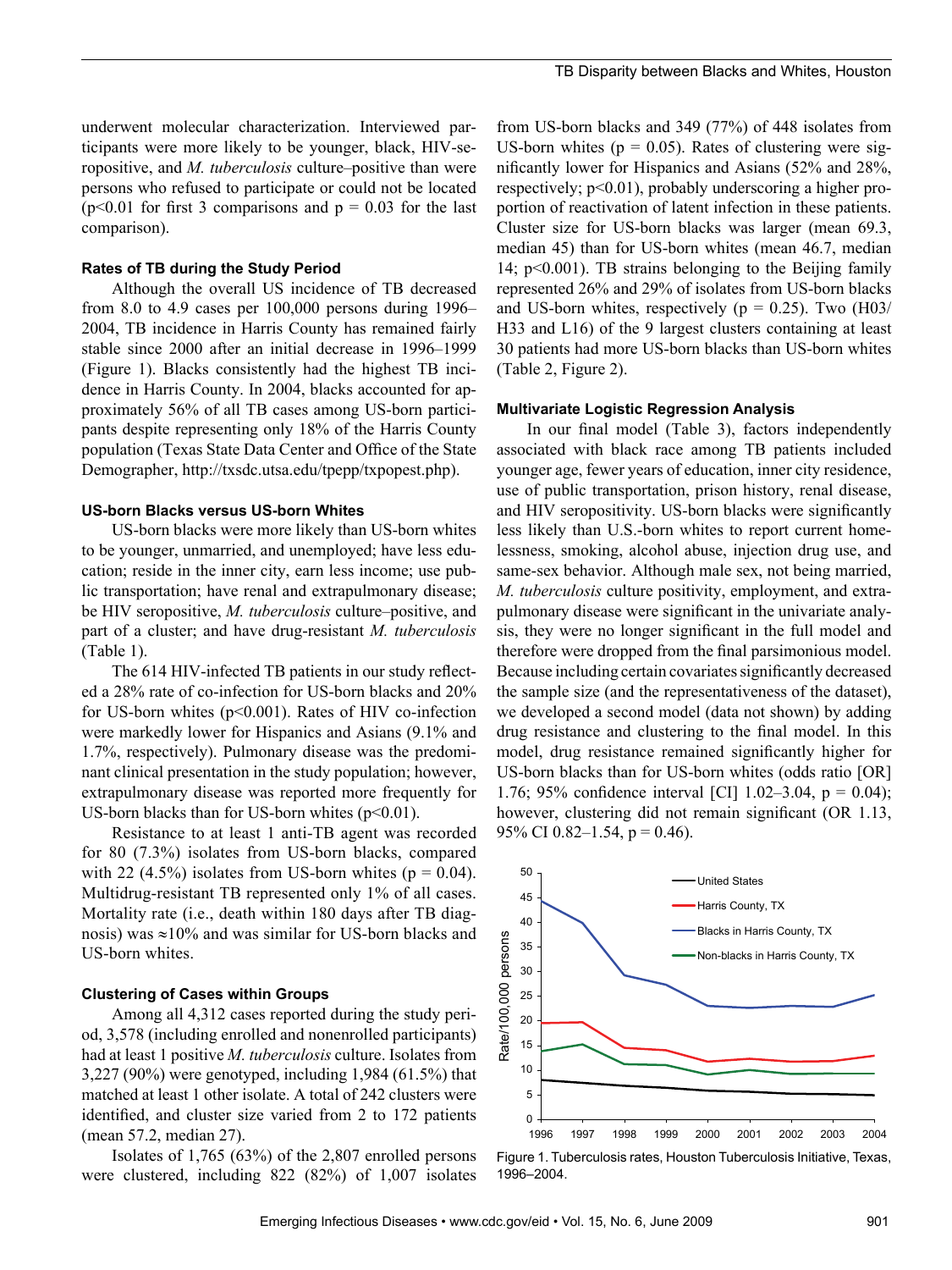# RESEARCH

Table 1. Univariate analysis of selected epidemiologic and clinical characteristics of participants in the Houston Tuberculosis Initiative, Texas, 1995–2004\*

| Variable                           | US-born black | US-born white | Hispanic    | Asian       | US-born black vs.<br>white, OR (p value) |
|------------------------------------|---------------|---------------|-------------|-------------|------------------------------------------|
| Demographics                       |               |               |             |             |                                          |
| Age, y, mean (median)              | 42.5 (43.0)   | 48.2 (47.0)   | 36.9 (36.0) | 45.1 (43.0) | $0.98$ (< $0.001$ )                      |
| Male sex                           | 938 (71.2)    | 429 (78.7)    | 783 (64.2)  | 257 (55.5)  | 0.67(0.001)                              |
| Not married                        | 1,091 (82.8)  | 412 (75.6)    | 742 (60.8)  | 202 (43.6)  | $1.56 \; (<0.001)$                       |
| Years of education, mean (median)  | 10.6 12.0     | 11.7 12.0     | 254 (20.8)  | 260 (56.3)  | $0.90$ (< $0.001$ )                      |
| Employed                           | 453 (34.4)    | 214 (39.3)    | 501 (41.1)  | 209 (45.1)  | 0.81(0.045)                              |
| Inner city residencet              | 538 (40.9)    | 198 (36.7)    | 384 (31.5)  | 40(8.6)     | 1.19(0.094)                              |
| Household size, mean (median)      | 5.2(3.0)      | 4.5(2.0)      | 4.7(4.0)    | 5.1(4.0)    | 1.00(0.454)                              |
| Social history                     |               |               |             |             |                                          |
| Income <\$10K/year                 | 554 (51.7)    | 161 (36.0)    | 466 (46.0)  | 78 (18.1)   | $1.90 \; (<0.001)$                       |
| Use of public transportation       | 664 (50.4)    | 177 (32.5)    | 363 (29.8)  | 40(8.6)     | $2.11 \left( \leq 0.001 \right)$         |
| <b>Current homelessness</b>        | 129(9.8)      | 77 (14.2)     | 32(2.6)     | 4(0.9)      | 0.66(0.007)                              |
| Stay in a shelter‡                 | 132 (10.0)    | 65 (11.9)     | 17(1.4)     | 5(1.1)      | 0.82(0.222)                              |
| Current smoking                    | 745 (56.7)    | 388 (71.5)    | 279 (22.9)  | 80 (17.3)   | $0.52$ (< $0.001$ )                      |
| Alcohol abuse§                     | 601 (45.8)    | 311 (57.4)    | 251 (20.6)  | 50(10.8)    | $0.63$ (< $0.001$ )                      |
| Drug use‡                          | 351 (26.7)    | 129 (23.7)    | 110(9.0)    | 4(0.9)      | 1.170.179                                |
| Injection drug use‡                | 25 (1.91)     | 25(4.6)       | 9(0.74)     | 1(0.22)     | 0.40(0.002)                              |
| Same-sex sexual behavior           | 129(9.9)      | 91(17.0)      | 69 (5.7)    | 2(0.4)      | $0.54$ (< $0.001$ )                      |
| Commercial sex                     | 168 (13.1)    | 67 (12.6)     | 52(4.3)     | 2(0.4)      | 1.05(0.758)                              |
| Prison history                     | 281 (21.4)    | 92(16.9)      | 49 (4.0)    | 5(1.1)      | 1.34(0.026)                              |
| Medical history                    |               |               |             |             |                                          |
| Known TB exposure                  | 502 (38.1)    | 222 (40.7)    | 375 (30.7)  | 86 (18.6)   | 0.88(0.222)                              |
| Previous TB                        | 112(8.5)      | 55(10.1)      | 56 (4.6)    | 41 (8.9)    | 0.83(0.274)                              |
| Asthma                             | 85(6.4)       | 28(5.1)       | 40(3.3)     | 12(2.6)     | 1.27(0.282)                              |
| <b>Diabetes</b>                    | 168 (12.7)    | 61(11.2)      | 224 (18.4)  | 62 (13.4)   | 1.16(0.353)                              |
| Renal disease                      | 76 (5.8)      | 15(2.8)       | 34 (2.79)   | 21(4.54)    | 2.16(0.007)                              |
| HIV seropositivity                 | 364 (27.6)    | 109 (20.0)    | 111(9.1)    | 8(1.7)      | 1.52(0.001)                              |
| Diagnosis and prognosis            |               |               |             |             |                                          |
| Pulmonary TB                       | 1,067(81.0)   | 496 (91)      | 966 (79.2)  | 341 (73.7)  | $0.42$ (< $0.001$ )                      |
| Extrapulmonary TB                  | 400 (30.3)    | 97(17.8)      | 354 (29.0)  | 153 (33.0)  | $2.01 (\le 0.001)$                       |
| Cavitation                         | 458 (45.1)    | 213 (46.1)    | 405 (45.0)  | 111(37.1)   | 0.96(0.714)                              |
| Smear-positive pulmonary TB        | 577 (54.2)    | 257 (51.9)    | 473 (49.2)  | 132 (38.7)  | 1.10(0.405)                              |
| M. tuberculosis culture positivity | 1,102 (83.7)  | 486 (89.2)    | 979 (80.2)  | 402 (86.8)  | 0.62(0.002)                              |
| TB clustering                      | 822 (81.6)    | 349 (77.2)    | 466 (51.8)  | 100(27.9)   | 1.31(0.050)                              |
| Drug resistance                    | 80(7.3)       | 22(4.5)       | 105(10.7)   | 79 (19.7)   | 1.65(0.043)                              |
| Multidrug resistance               | 3(0.3)        | 1(0.2)        | 15(1.5)     | 9(0.9)      | 1.32(0.808)                              |
| Death¶                             | 143 (10.8)    | 62 (11.4)     | 80(6.6)     | 28(6.0)     | 0.95(0.741)                              |

\*Stratification based on race does not include information about foreign-born blacks. Data presented as no. (%) participants except as indicated. OR, odds ratio; TB, tuberculosis; *M. tuberculosis*, *Mycobacterium tuberculosis*.

†Defined according to specific zip codes.

‡Within 6 months before TB diagnosis.

§Drinks alcohol daily or nearly daily. ¶Within 180 days after TB diagnosis.

**Discussion**

Although the incidence rate of TB in the United States during 2007 was the lowest recorded since national reporting began in 1953, the decline has slowed from an average of 7.1% per year (1993–2000) to an average of 3.8% per year (2001–2007) (*1*). Our population-based study of TB in a large US metropolitan city emphasized the epidemiologic, molecular, and clinical characteristics of US-born blacks. During the 9-year study period, the overall incidence of TB in Harris County, Texas, decreased dramatically; however, the incidence among blacks remained fairly stable (22.6–25.2 cases per 100,000) over the past 5 years of the study. This incidence is  $4-5\times$  the US national TB incidence rate (*1*). Numerous factors have been postulated to explain the disproportionately high TB rate for blacks, including socioeconomic characteristics, biasing presence of comorbidities, and genetics (*15*,*16*).

Our evaluation of socioeconomic characteristics demonstrated that younger age, fewer years of education, use of public transportation, and inner city residence were independently associated with black race among TB patients. These associations support the concept that TB remains predominantly a disease of disadvantaged and marginalized persons (*17*,*18*). Contrary to findings recently reported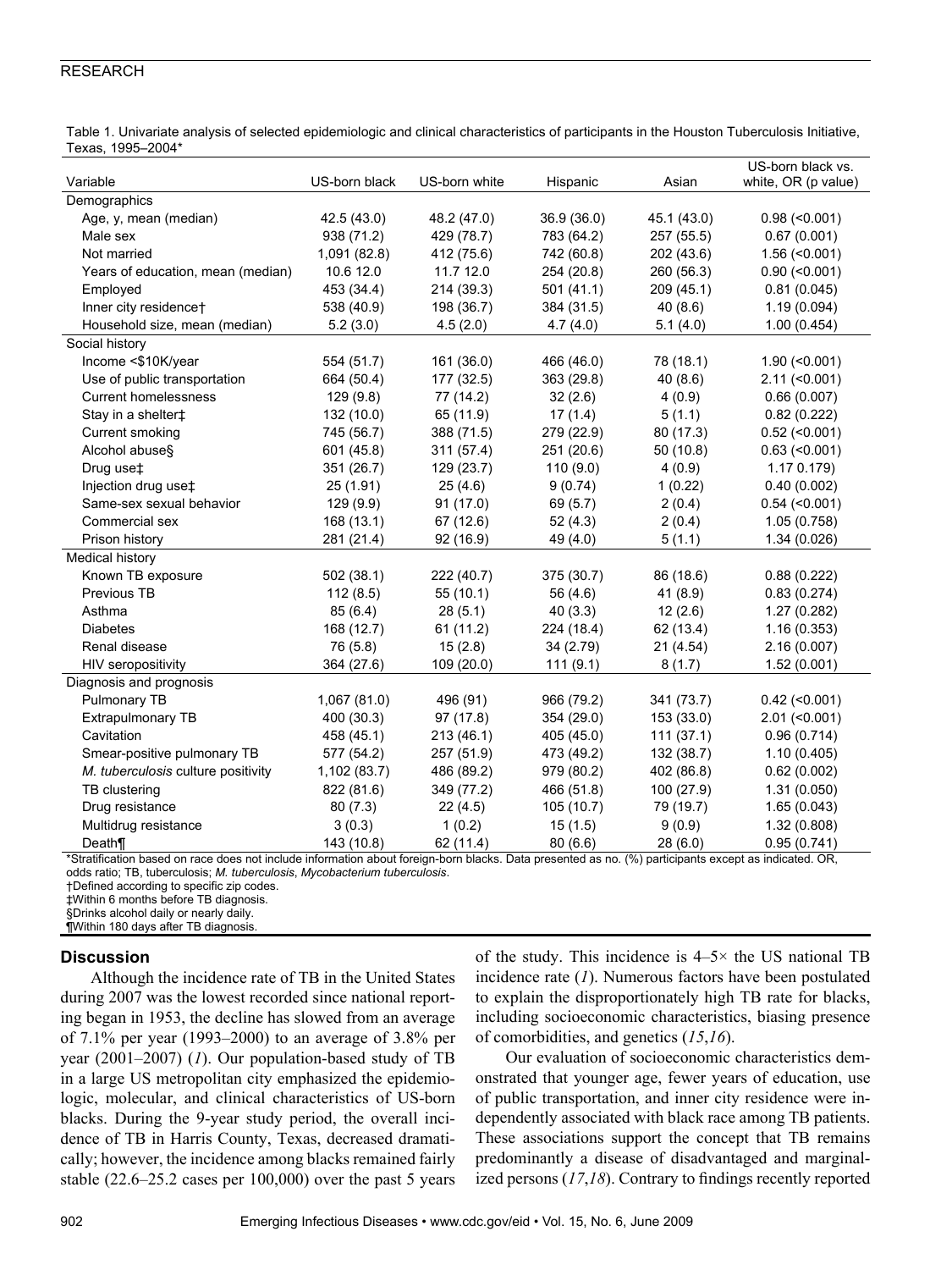|                                          |          |                    | Participant data |                |                |           |         |                     |
|------------------------------------------|----------|--------------------|------------------|----------------|----------------|-----------|---------|---------------------|
|                                          | IS6110   | CDC spoligotype    | Genetic          | US-born black. | US-born white, | Hispanic, | Asian,  | US-born black vs.   |
| Cluster                                  | copy no. | designation        | group            | no. (%)        | no. (%)        | no. (%)   | no. (%) | white, OR (p value) |
| H <sub>01</sub>                          | 12       | 7760 3777 7760 771 | 3                | 96(9.5)        | 29(6.4)        | 22 (2.44) | 4(1.11) | 1.54 (0.051)        |
| H03/H33                                  | 20/21    | 0000 0000 0003 771 |                  | 109 (10.8)     | 31(6.9)        | 8(0.89)   | 2(0.56) | 1.65 (0.018)        |
| H <sub>02</sub>                          | 13       | 0000 0000 0003 771 |                  | 77 (7.75)      | 28(6.2)        | 20(2.22)  | 1(0.28) | 1.25 (0.322)        |
| H <sub>15</sub>                          | 9        | 0000 0000 0003 771 |                  | 25 (2.48)      | 7(1.5)         | 6(0.67)   | 0       | 1.62 (0.264)        |
| H <sub>0</sub> 7                         | 10       | 0000 0000 0003 771 |                  | 46 (4.6)       | 22(4.9)        | 11 (1.22) | 0       | 0.94(0.802)         |
| H <sub>16</sub>                          | 9        | 7777 0375 7760 771 | 2                | 28(2.8)        | 8(1.8)         | 5(0.56)   | 0       | 1.59 (0.254)        |
| H <sub>04</sub>                          | 6        | 7777 7677 7760 771 | 2                | 12,(1.2)       | 50(11.1)       | 10(1.11)  | 1(0.28) | $0.10$ (< $0.001$ ) |
| L <sub>08</sub>                          | 2        | 7777 7677 7760 601 | 2                | 55(5.5)        | 23(5.1)        | 28(3.11)  | 2(0.56) | 1.08 (0.770)        |
| L16                                      | 3        | 7777 7677 7760 601 | 2                | 26(2.6)        | 2(0.4)         | 4 (0.44)  | 0(0.00) | 5.96(0.015)         |
| *IS, insertion sequence; OR, odds ratio. |          |                    |                  |                |                |           |         |                     |

Table 2. Characteristics of the 9 largest *Mycobacterium tuberculosis* clusters, Houston Tuberculosis Initiative, Texas, 1995–2004\*

(*18*), our population-based study showed that US-born whites with TB were more likely than US-born blacks with TB to be homeless. In addition, certain clinical conditions such as renal disease and HIV seropositivity were more likely in US-born blacks with TB.

*M. tuberculosis* isolates from US-born blacks were more likely to be resistant than were those from US-born whites, which was in accordance with previously reported findings (*19*). However, foreign-born persons, particularly Hispanics and Asians, still have the most drug-resistant TB in Houston (*20*). Among our study population, death from any cause within 6 months after TB diagnosis reported was ≈10%. We found no difference in TB-associated mortality rates between US-born blacks and whites.

TB strains clustered in a high proportion of both USborn blacks and US-born whites (81.6% and 77.2%, respectively;  $p = 0.46$ ). We previously demonstrated that ethnicity was not a significant covariate for strain clustering after ad-



Figure 2. Insertion sequence (IS)*6110* profiles of the 10 largest *Mycobacterium tuberculosis* clusters, Houston Tuberculosis Initiative, Texas, 1995–2004.

justments for factors related to socioeconomic status (*21*). Isolates belonging to the Beijing genotype family clustered in 26% and 29% of US-born blacks and US-born whites, respectively ( $p = 0.25$ ). This genetically highly conserved family, reported worldwide but particularly prevalent in Asia and the territories of the former Soviet Union (*22*,*23*), is frequently associated with large TB outbreaks, increased virulence, and multidrug resistance (*24*,*25*).

One of the most striking findings of our study is the markedly large size of clusters. Previous US-based studies had reported cluster sizes not exceeding 30–78 patients each (*6*,*8*,*9*). We reported 9 clusters with >30 patients each and 3 clusters with >100 patients each, including 1 with a predominance of blacks. This may be due to the longer surveillance period used here, as well as to endemic spread of highly transmissible strains, including several of the Beijing family. We estimated that at least  $54\%$  (1,984 – 242 [of 3,227]) of TB cases in Houston resulted from recent infection that had progressed to active disease during the 9-year study period (*6*). We believe this estimate is conservative because a strict definition of identical IS*6110* RFLP bands

| Table 3. Factors associated with black race in multivariate       |
|-------------------------------------------------------------------|
| analysis in US-born TB patients, Houston Tuberculosis Initiative, |
| Texas. 1995–2004*                                                 |

| Risk factor                  | <b>OR</b> | 95% CI        | p value |
|------------------------------|-----------|---------------|---------|
| Age                          | $0.98 +$  | $0.97 - 0.99$ | < 0.001 |
| Years of education           | 0.931     | $0.89 - 0.96$ | < 0.001 |
| Inner city residence‡        | 1.44      | $1.13 - 1.85$ | 0.003   |
| Use of public transportation | 2.44      | $1.91 - 3.11$ | < 0.001 |
| <b>Current homelessness</b>  | 0.48      | $0.33 - 0.68$ | < 0.001 |
| Current smoking              | 0.54      | $0.42 - 0.70$ | < 0.001 |
| Alcohol abuse <sup>§</sup>   | 0.63      | $0.50 - 0.80$ | 0.001   |
| Injection drug use¶          | 0.30      | $0.16 - 0.57$ | < 0.001 |
| Same-sex sexual behavior     | 0.28      | $0.19 - 0.41$ | < 0.001 |
| Prison history               | 1.42      | 1.06-1.91     | 0.020   |
| Renal disease                | 2.61      | 1.38-4.92     | 0.003   |
| <b>HIV seropositivity</b>    | 1.89      | $1.37 - 2.61$ | < 0.001 |

\*TB, tuberculosis; OR, odds ratio; CI, confidence interval.

†ORs per additional year at risk.

‡Defined according to specific zip codes.

§Drinks alcohol daily or nearly daily.

¶Within 6 months before TB diagnosis.